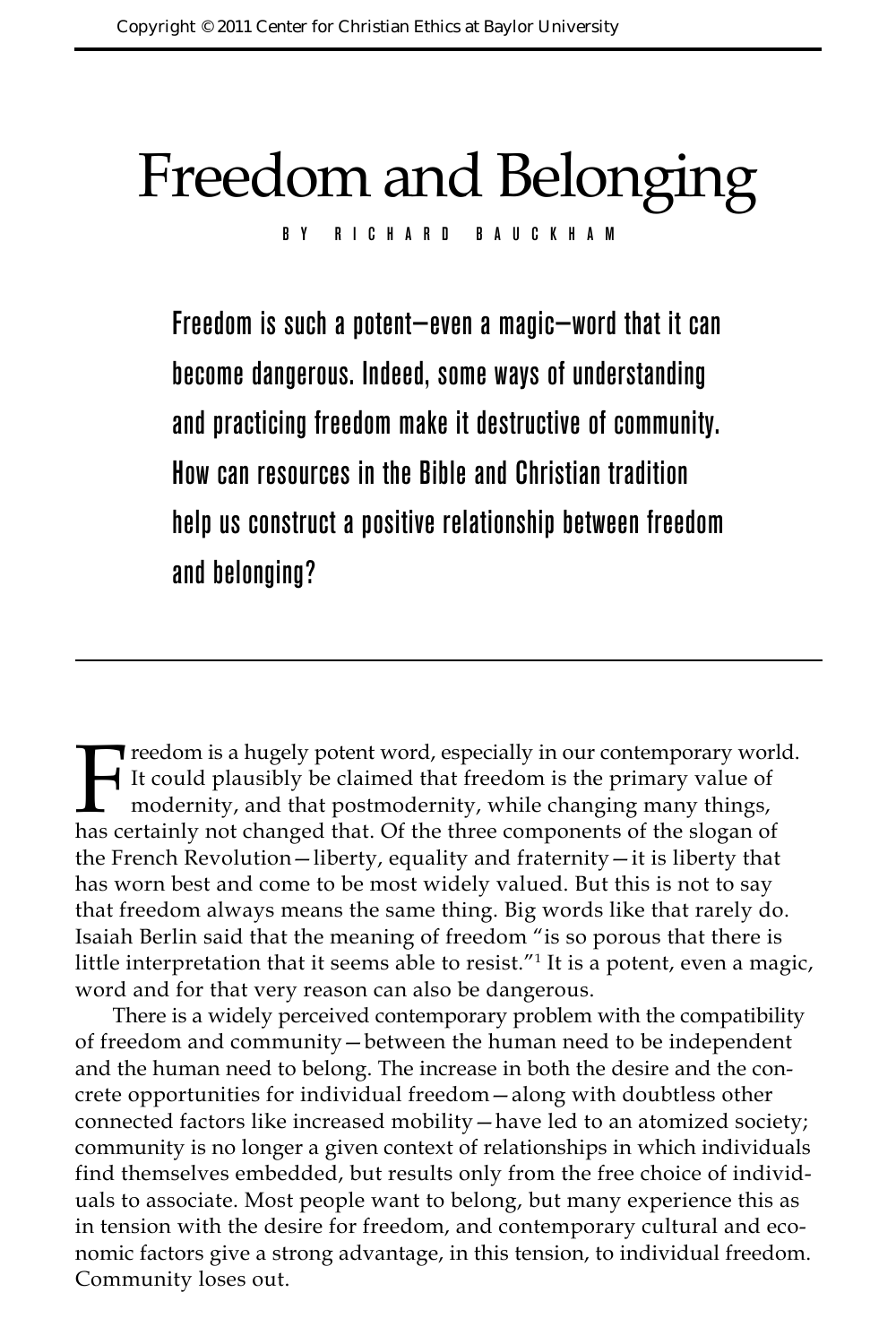Is freedom necessarily destructive of community? Does community necessarily inhibit freedom? Must we be content with some kind of uneasy balance between the two? Or does the dilemma result from particular construals of freedom and community in modern Western culture? Are there ways of understanding and practicing freedom that actually enable community rather than destroy community? I would argue that there are resources

A so-called freedom-loving society will be no more than a jungle of competing interests unless it values other goods as well as freedom. The pioneers of modern democracy took this for granted, but we can no longer afford just to assume it.

in the Bible and the Christian tradition for constructing a positive interrelationship between freedom and belonging.

If freedom conceived as opposed to belonging, exalted as a value purely in itself, leads not only to the destruction of community but to the distortion of freedom itself, then that is an aspect of a wider point: in a pluralistic society like the modern West there is a real danger of freedom becoming the only com-

mon value. If this happens, freedom will be seriously distorted, even destroyed, because freedom only really flourishes for human good when it is valued in a context of other prime values and virtues. A so-called freedom-loving society will be no more than a jungle of competing interests unless it values other goods as well as freedom. The pioneers of modern democracy, in the United States and elsewhere, took this for granted, but we can no longer afford just to assume it.

Since freedom is such a big word—susceptible to so many interpretations and uses—we need to consider a variety of kinds of freedom that have become culturally dominant in the modern and contemporary periods in the West (and exported to other parts of the world).

## DEMOCRATIC FREEDOMS

Since the rest of what I say about the legacy of the European Enlightenment, the culture of modernity, will be mostly critical, I want to stress at the outset the positive aspects of freedom that the Enlightenment has bequeathed to us. The Enlightenment insisted, with some degree of novelty, on the rights of the individual over against the power of society or the state. Ideas of the dignity of the individual and the fundamental human rights of the individual that must be universally respected took their modern form through the Enlightenment, though arguably they have roots in the Christian tradition.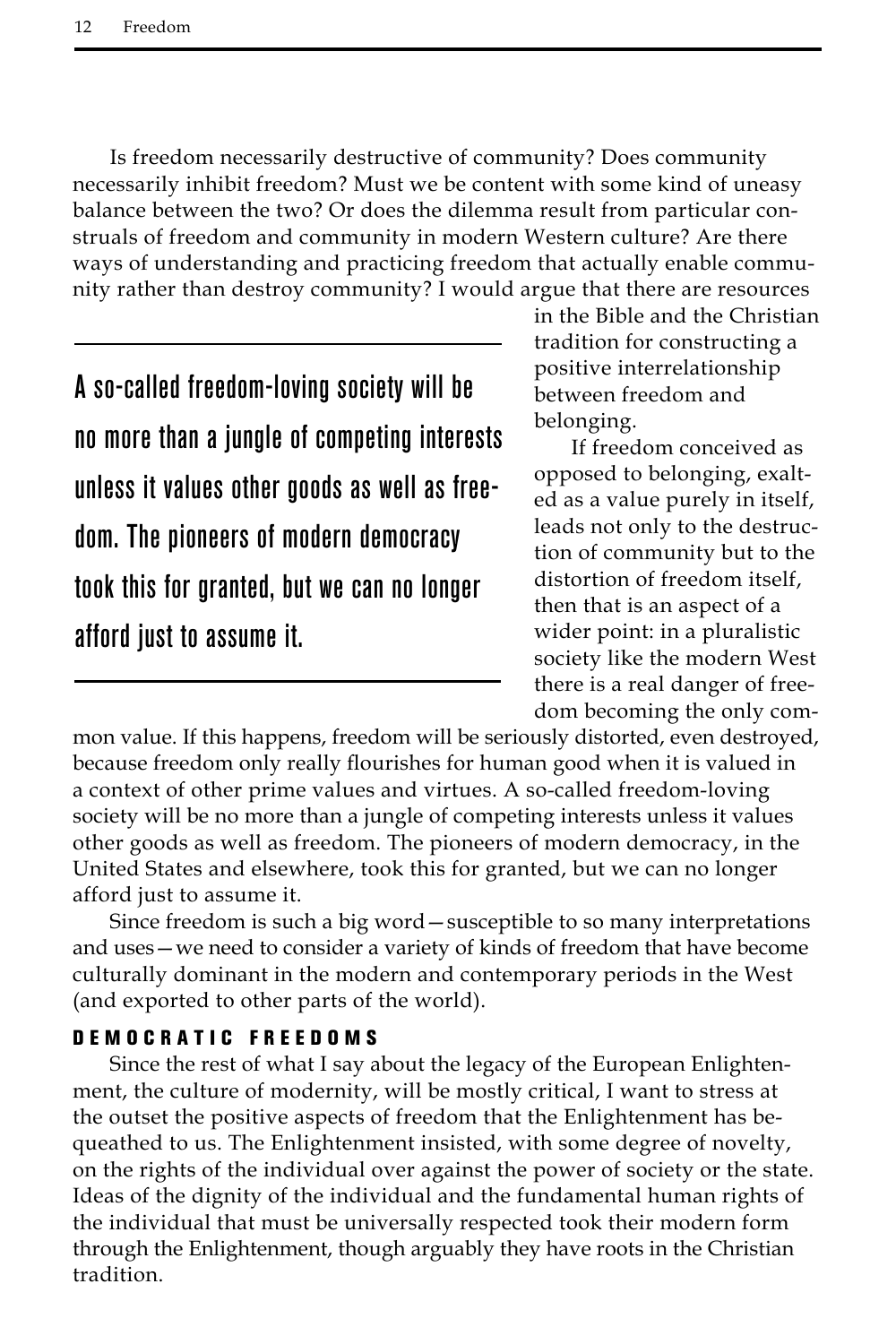The notion of human rights—though it is probably not a matter of selfevident universal values as the Enlightenment believed—has proved very useful legally and internationally. Some people now associate talk of rights with contemporary hyper-individualism and the decline of social obligation; yet this view of rights without responsibilities is not the fault of the idea of human rights itself, but of the decay of a wider context of values.

## F ree d om from all limits

However, modern concepts of freedom range much more widely than those enshrined in democratic political systems. In the spirit of modernity there is an aspiration to absolute freedom or freedom from all limits whatever. A famous and remarkable passage from the fifteenth-century philosopher Pico della Mirandola will illustrate this well. Pico imagines God addressing Adam, just after creating him:

The nature of other creatures, which has been determined, is confined within the bounds prescribed by us. You, who are confined by no limits, shall determine for yourself your own nature, in accordance with your own free will, in whose hand I have placed you.... We have made you neither heavenly nor earthly, neither mortal nor immortal, so that, more freely and more honourably the moulder and maker of yourself, you may fashion yourself in whatever form you shall prefer....<sup>2</sup>

In his own voice Pico continues, "O sublime generosity of God the Father! O Highest and most wonderful felicity of man! To him it was granted to have what he chooses, to be what he wills."3 This is a portrait of humanity as the creature with no given limits, absolutely self-determining, able to choose what it will be—in effect, self-creating. What Pico has really done in this passage, following the tendency of the Italian Renaissance to treat humanity as a god, is transfer to human beings a theological understanding of God as the absolutely self-determining reality.

It says something about the continuity of this notion of human freedom from the Renaissance through the Enlightenment that Pico does more or less what in the early nineteenth century Ludwig Feuerbach advocated. For Feuerbach our ideas of God are just projections of human qualities and potentialities, and thus we need to reclaim our humanity by rejecting the transcendent God and re-appropriating for humanity our own true divinity. This is what Pico was doing, except that he did not give up belief in God. What he effectively gave up was the finiteness of humans as finite creatures, investing humanity with the infinite freedom to transcend all limits that theology had attributed to God.

One cannot deny that the rejection of given limits in the project of modernity was genuinely liberating in important ways. It rescued people from fatalism—from simply acquiescing to circumstances out of a general conviction that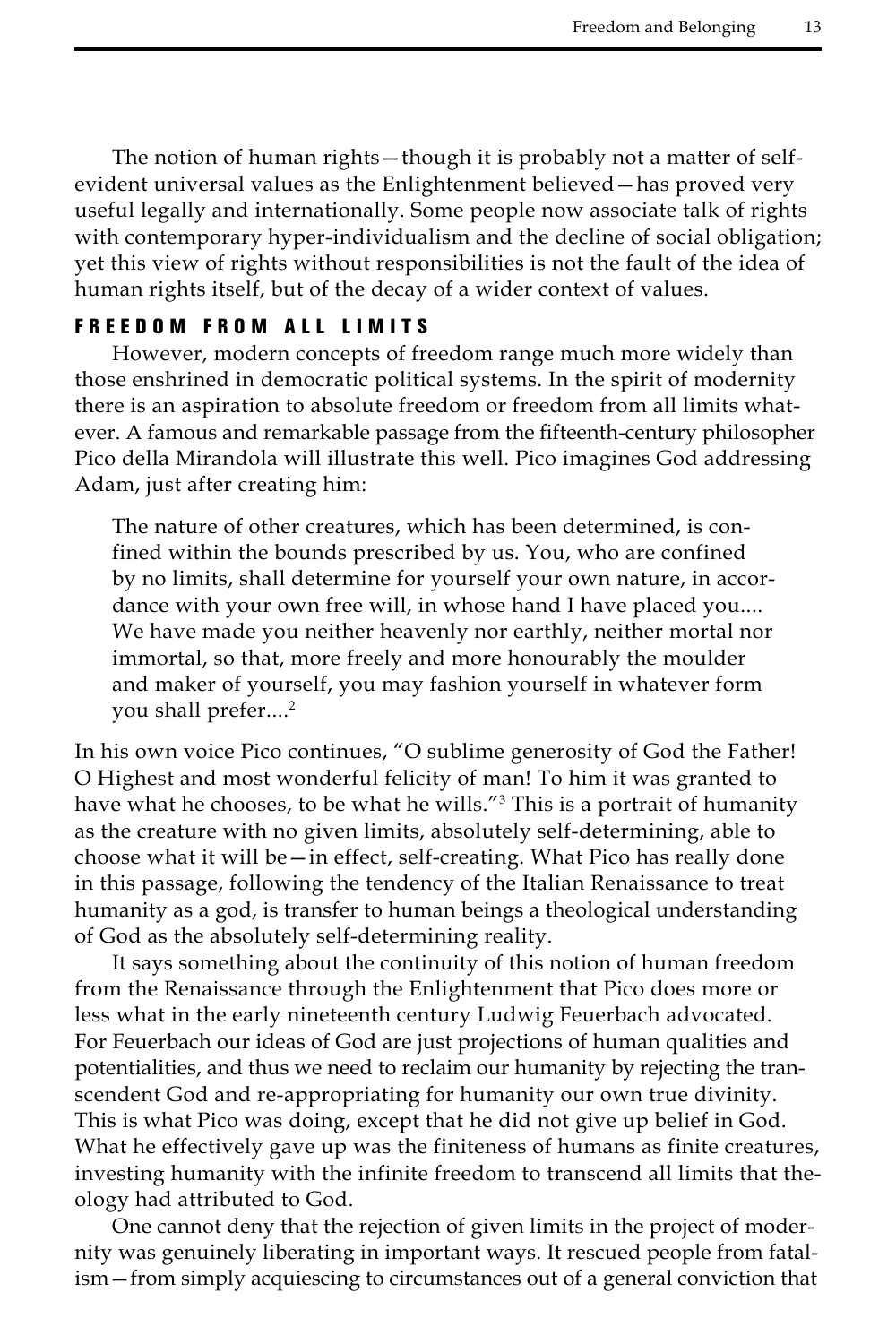nothing can really be changed. It gave huge energy to the project of improving human life and its conditions. But it had a Promethean tendency—a tendency to suppose that all given limits can be transcended and abolished. We have seen the downside of this understanding of freedom in the ecological crisis, which in many ways has been a very hard lesson in learning that there simply are given limits in the nature of things, and that humanity's attempts to dis-

The modern notion of individualistic freedom is a full-scale revolt against the given. It rejects dependence. It is not received from others or enhanced by others. It is an inherent capacity the individual deploys in an exercise of self-creation.

regard these have been reckless and ignorant, bringing on disasters that no one predicted. This rejection of human finiteness—the understanding of freedom as an ability, even a right, to break out of all restrictions and to recognize no limits—has been very damaging when adopted as an idea of individual freedom.

Modern individuals came to think that the more freedom they have the better and that the freedom they

wanted was self-determination. In this understanding of freedom, other people can only be restrictions on freedom. Society becomes a sort of contract in which we promise not to exercise our own freedom to the extent of impinging on other people's freedom. John Stuart Mill's famous definition encapsulates this notion: "The only freedom which deserves the name is that of pursuing our own good in our own way, so long as we do not attempt to deprive others of theirs, or impede their efforts to attain it."4 Freedom here is something one exercises as an independent individual. It has no positive relationship to anyone else's freedom. Essentially it sees freedom as competitive. On this definition of freedom, my freedom really would be increased if I denied other people their freedom, overruled their freedom, and subjected them to my will.

For someone really driven by this kind of freedom other people simply get in the way. For society to be possible at all, according to Mill's argument, we must in fact compromise our own freedom in order to allow others theirs. But this restriction of our freedom is precisely a restriction: we would be able to be freer if it were not for other people. So freedom and society pull in different directions.

This is where we first see the incompatibility of freedom and community. Obligations to other people restrict freedom. Accordingly, the lowest-commondenominator morality of contemporary Western culture puts obligation to others in an entirely negative form: do what you like so long as you do not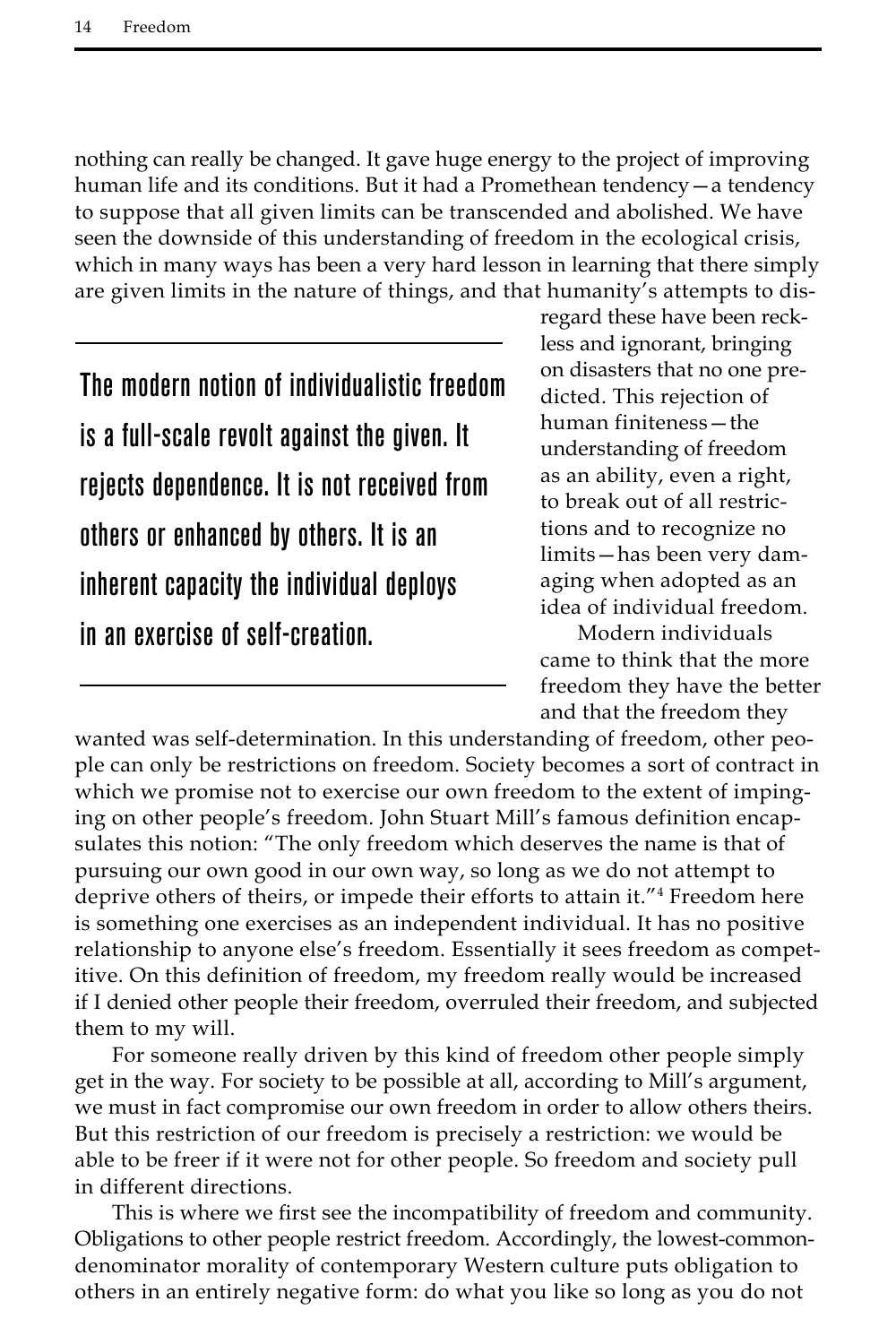harm anyone else. This is what we are left with if freedom for the individual is understood as transcending all limits and if freedom is the only common value left in a pluralistic society.

## FREEDOM AS MAXIMAL INDEPENDENCE

Modern individualistic freedom is a full-scale revolt against the given. This means not only that it accepts no given limits, or does so only grudgingly, as a concession; it also means that freedom is conceived as complete independence. That is, it rejects dependence. Freedom is not received from others or enhanced by others. Freedom is an inherent capacity that the individual deploys in an exercise of self-creation. Each has, in Pico della Mirandola's words, the freedom to choose who they will be.

This kind of freedom as maximal independence makes people unwilling to make long-term commitments or to stick with relationships or situations that are not going well. People want the right to move on. They want to keep their options open. They hate being dependent on others because it is restrictive. All these facets of freedom are antithetical to community, which requires such old-fashioned virtues as faithfulness and commitment. Or, to put it another way: maximal independence is incompatible with belonging.

Of course, people still want to belong, but contemporary people experience the desire to belong as in considerable tension with freedom. They get divorced and then they regret it. Or they want lifelong loving commitment to a partner, but feel it would be unbearably restrictive actually to marry. Family relationships are obvious victims of freedom as maximal independence, but neighborliness is another. Even spirituality is affected: private versions of new age spirituality leave one freer in this sense than so-called institutional religion that requires commitment and obligation.

Lest we think of this solely in terms of attitudes in people's minds, we should note that economic factors play a role: it is hard to belong when you have to keep moving from one job to another or from one place to another. How many people now have neighbors they have known all their lives or colleagues they have worked with all their careers, as most people did not so long ago?

### F ree d om as consumer choice

Alongside freedom as maximal independence the other dominant aspect of freedom in contemporary Western culture is freedom of consumer choice. Having choice can certainly be a good thing. Even rather trivial forms of choice make life more enjoyable. But we may well wonder whether our society has not gone about as far as it can in simply multiplying choice in every aspect of life that can be bought. Consumer choice certainly can be a means of commercial manipulation cloaking itself in the illusion of freedom. But probably the worst manifestation of a consumer culture occurs when the model of consumer choice is applied to things other than those we purchase, such as choosing our moral values.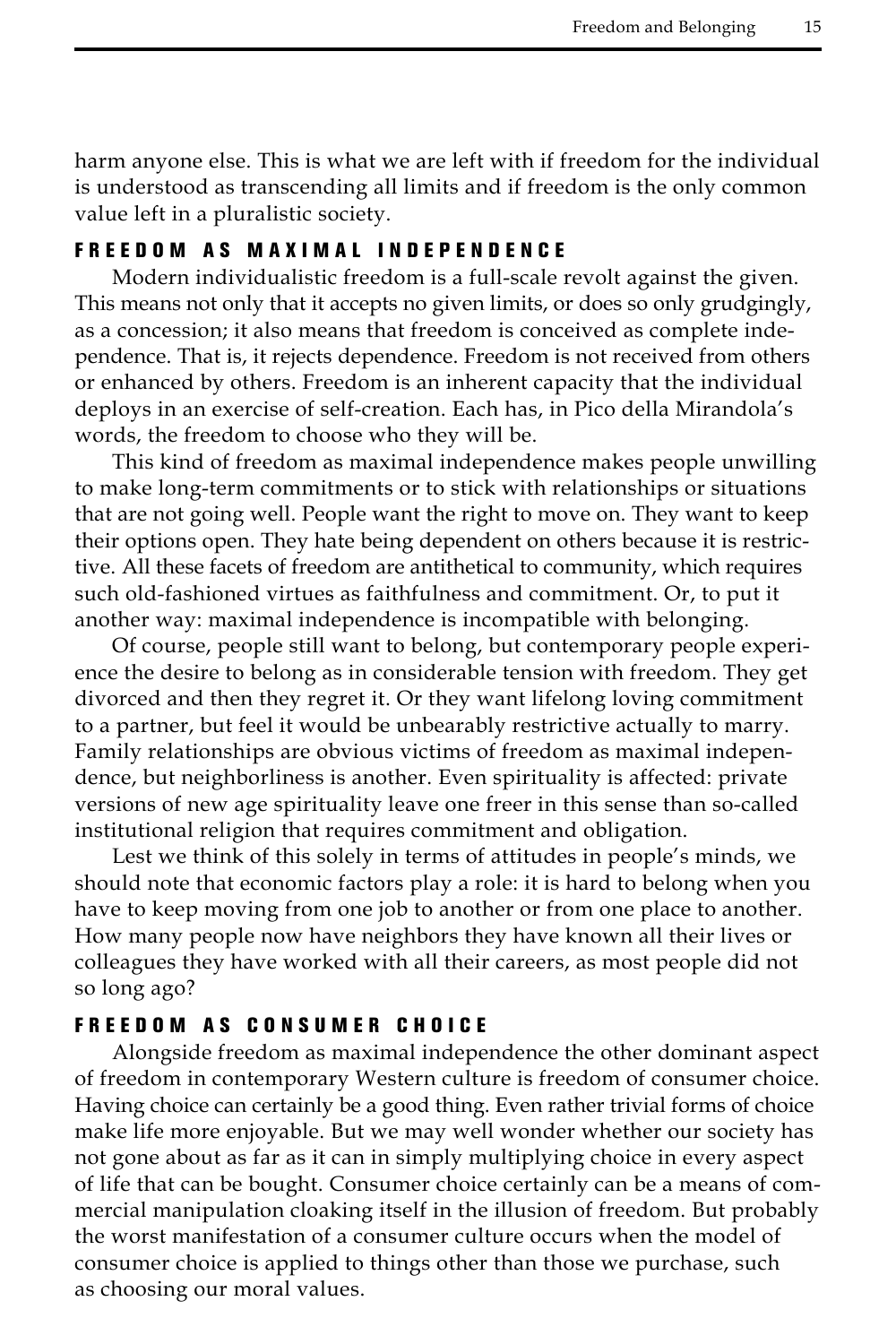The effect of a culture that overvalues consumer choice is to give the impression that freedom is really enhanced by the mere multiplication of choices, regardless of how we exercise choice. What matters is having the choice, not making the right choice, not choosing well or rightly. This is one of the points where one may fear that freedom is becoming the only value. Distinguishing good choices and bad choices is serious when there are accepted notions of good and bad. In a culture that socializes people into a range of values and virtues that constitute the good life, the main value of choice will be that it enables the making of good choices. Freedom is a faculty, and choice is an opportunity for the good. But without a widely accepted range of values and virtues, choice becomes the good that is valued in and of itself.

## FREEDOM AS DOMINATION?

A question that must always be raised about freedom is whether it has domination as its corollary. In other words, is it freedom for some at the expense of others? Is it the freedom the master enjoys only because he has slaves? It is easy for us to see that ancient Athenian democracy was possible for the free citizens of Athens only because their slaves and their wives did all the work and left them the free time to engage in the democratic debates and decisions of direct democracy. Modern democracy was for a long time really a kind of plutocracy in the sense that there was a property qualification for voting. Universal franchise came late in the day. The economic relationships that free some while enslaving others are not always so obvious, but there are always economic aspects to freedom. What is happening in a democracy where the poor have the vote but few of them actually turn out to vote? How far does consumer choice in the West depend on cheap labor, not to mention child labor, in parts of the developing world?

We have already observed that for freedom conceived as maximal independence for the individual, other people appear only as restrictions on the freedom of the individual. But we also have to press, in some cases, a harder critique: are freedoms we value ourselves only possible because others are denied freedoms?

Freedom, we have to conclude, is such a magic word, such an alluring notion, that it is also a powerfully ideological word—in the bad sense of "ideology," meaning that it mystifies a situation we would dislike or be ashamed of if we saw it more clearly. Freedom can cloak oppression and justify selfishness. It covers a multitude of goods and a multitude of evils and a lot of rather ambiguous things. It deserves a lot more critical attention than our society usually affords it, while priding itself precisely on its freedom.

## BEYOND HYPER-INDIVIDUALISM: RECIPROCITY

To construct a notion of freedom that can serve as an adequate alternative to the kinds of freedom that in the contemporary world are proving inimical to human flourishing, there are two motifs that I draw from my understanding of the Bible and the Christian tradition: freedom is finite and freedom is relational.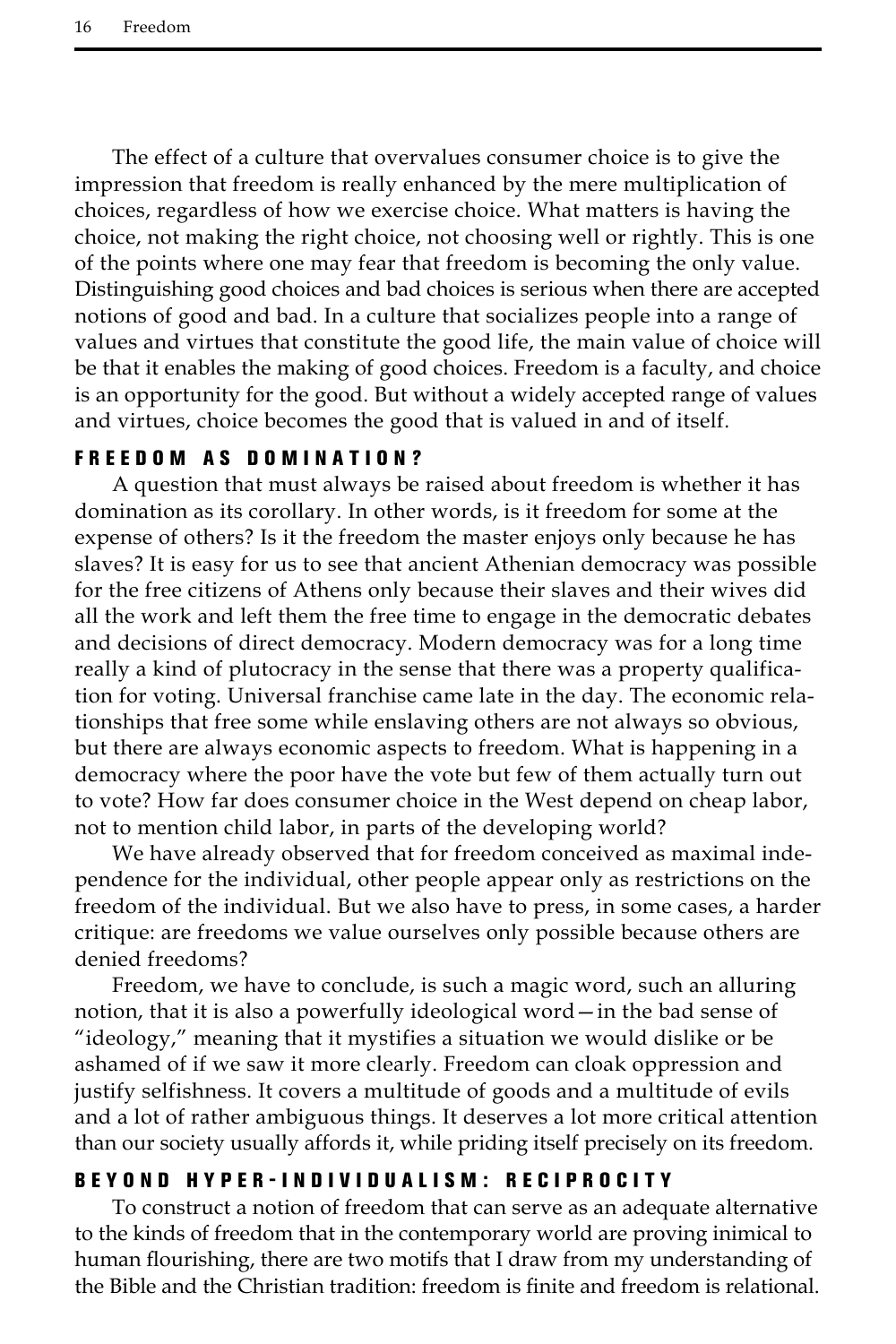Freedom is finite. That means, partly, that it is given, just as for finite creatures all goods are received. Freedom is given ultimately by God, but also in the concrete circumstances of life it is given by social structures and traditions and by other people. We do not simply win freedom for our individual selves; we receive it. We grant freedom to each other (or fail to do so); we enhance each other's freedom (or suppress it). In a well-functioning community we are not restrictions on each other's freedom, but enable each other's freedom. Freedom is not a zero-sum game, so that the more freedom I have the less you have. The more freedom we give each other the more we all have.

If we are given freedom by others, then it is a mistake to want a kind of independence that excludes any sort of dependence. The independence of finite creatures is always rooted in their more fundamental dependence on God. But the same is, less absolutely, true of our dependence on other people. Children grow to independence from the dependence they have on adults, and are forever indebted to those adults for the independence they acquire. But adult independence also is always only an aspect of the complex web of interdependence that human society is. Moreover, in the context of current ecological threats, it is vital to recover a lively sense of human dependence on the rest of the natural world. Human independence is rooted in dependence on nature, just as all creaturely existence is rooted in dependence on God the Creator.

That freedom is finite also means that it has limits. It is the condition of a finite creature to live within limits. But of course finite creatures are created

such as to find fulfillment within limits. Limits belong to the good of finite creatures. I would not be happier if I could be in two hundred places at the same time, because I have not been made to find happiness in such a capacity. This does not mean that we can always know in advance where we shall find the limits to be (could humans, for example, colonize Mars?). But we should not find the

To construct an adequate alternative to the kinds of freedom that today are proving inimical to human flourishing, there are two motifs that I draw from the Bible and Christian tradition: that freedom is finite and that freedom is relational.

very idea of limits alien and restrictive, and so we should be open to discovering limits at the same time as we may discover new possibilities. In other words, we must abandon that element in the modern spirit that aspired to the limitless freedom appropriate only to God. Feuerbach was wrong: in the concept of God we recognize necessary distinctions between God and ourselves; we recognize ourselves to be finite, not infinite.